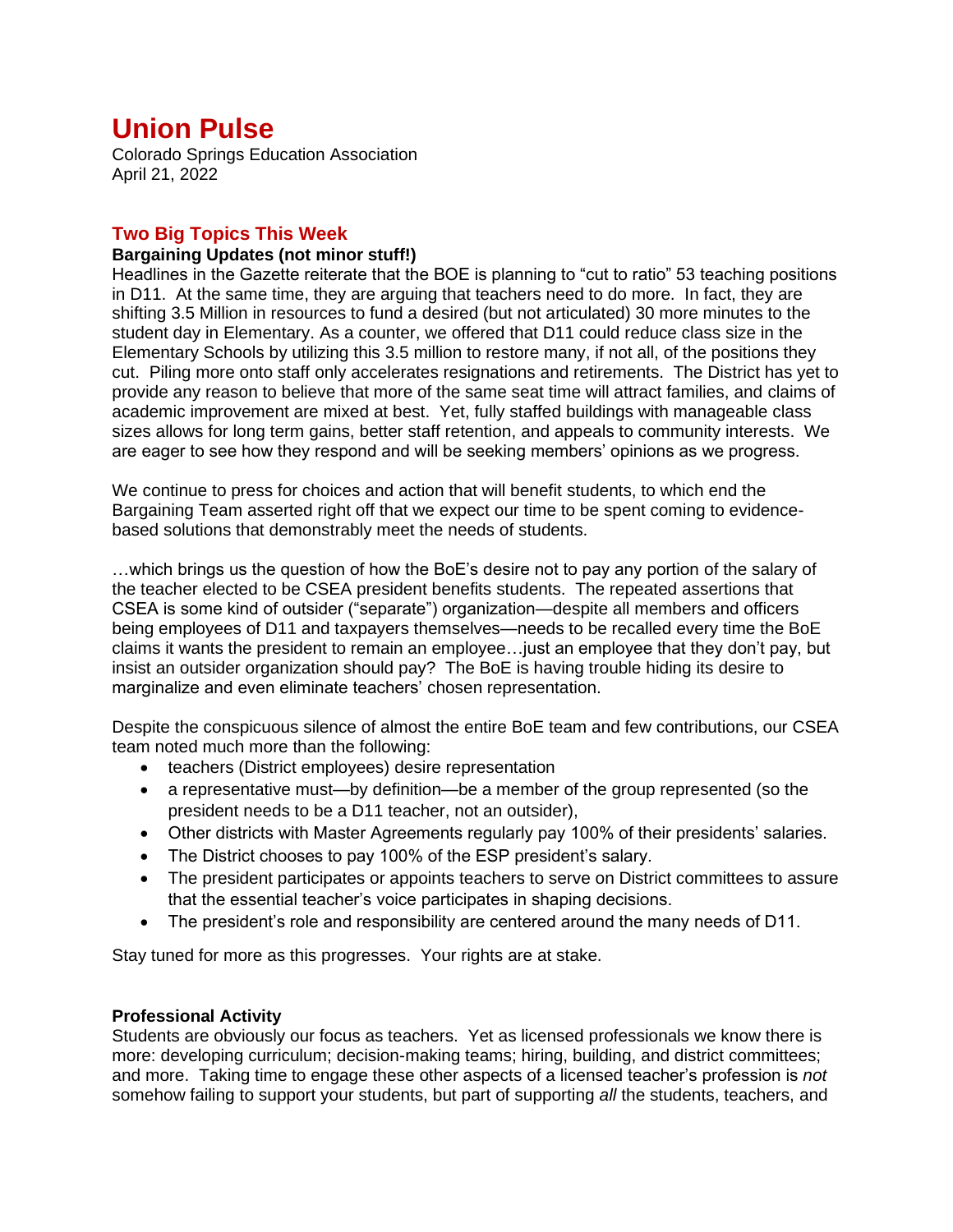systems of the district. The principals hired to lead our schools, the way funds are spent and resources directed, how evaluations are conducted—ALL of these are critical to the effective operation of the district that teaches our students. That they are essential to teachers' professional lives is clear from how participation affects ratings in RANDA. *Did you know the CSEA president has the authority to place teachers on all District 11 committees?* Please let your AR know your interest in participating in this aspect of your profession, so we know who can provide the teacher voice in directing D11.

# **Upcoming Events & Announcements**

#### **Professional Greif Survey**

The UCCS Department of Psychology is seeking individuals to participate in a survey research study to identify the greatest areas of need for professional grief support in the Colorado Springs community.

Participation in this study involves:

- Completing an online questionnaire that includes items on demographics, professional encounters related to bereavement (i.e., clients, students, patients), and perceived availability of bereavement support services in the community
- The questionnaire's average completion time is 10 minutes
- Individuals who complete this survey will be entered into a drawing to win one of five \$10 Amazon gift cards

Participants must be at least 18 years old and be fluent in English.

LINK TO SURVEY: [https://surveyuccs.co1.qualtrics.com/jfe/form/SV\\_2sDxZLjyKyNHL5s](https://surveyuccs.co1.qualtrics.com/jfe/form/SV_2sDxZLjyKyNHL5s)

For more information about this study, please contact the Principal Investigator, Dr. Rachel Weiskittle, by email at rweiskit@uccs.edu.

## **AR Deadline**

The deadline to sign up self-nominate to serve as a building Association Representative for 2022-2023 is Thursday, April 28<sup>th</sup>! The self-nomination form is available [here.](https://forms.gle/mxFiZue3zm1oyJcL8) Serving as an AR is a great way to be involved in your professional association.

#### **New Teacher Rebate**

The Colorado Education Association (our state affiliate) has a program that allows us to give a partial refund of state dues to teachers who are in their first year of the teaching profession. This rebate program applies only to teachers who are in their first year of teaching in public education anywhere, in any district. If you think you qualify and haven't already completed the form, use this [link](https://forms.gle/GSRjJTbenD5YHJzN9) so we can begin the verification process. If you did not teach full time, or if you joined later in the school year, your refund will be adjusted accordingly.

# **Colorado Rockies Baseball Promotion for PPEA & CSEA Members**

In honor of Educator Appreciation Week, members of CSEA and PPEA will receive a discounted admission to the Rockies vs. Royals game on Sunday, May 15 at 1:10 p.m. at Coors Field in Denver. Price includes a \$10 concession credit (transportation and parking not included). Payment must be received by 5:00 p.m. on May  $9<sup>th</sup>$  using the link below.

\$20/ticket for members (and family members/guests)